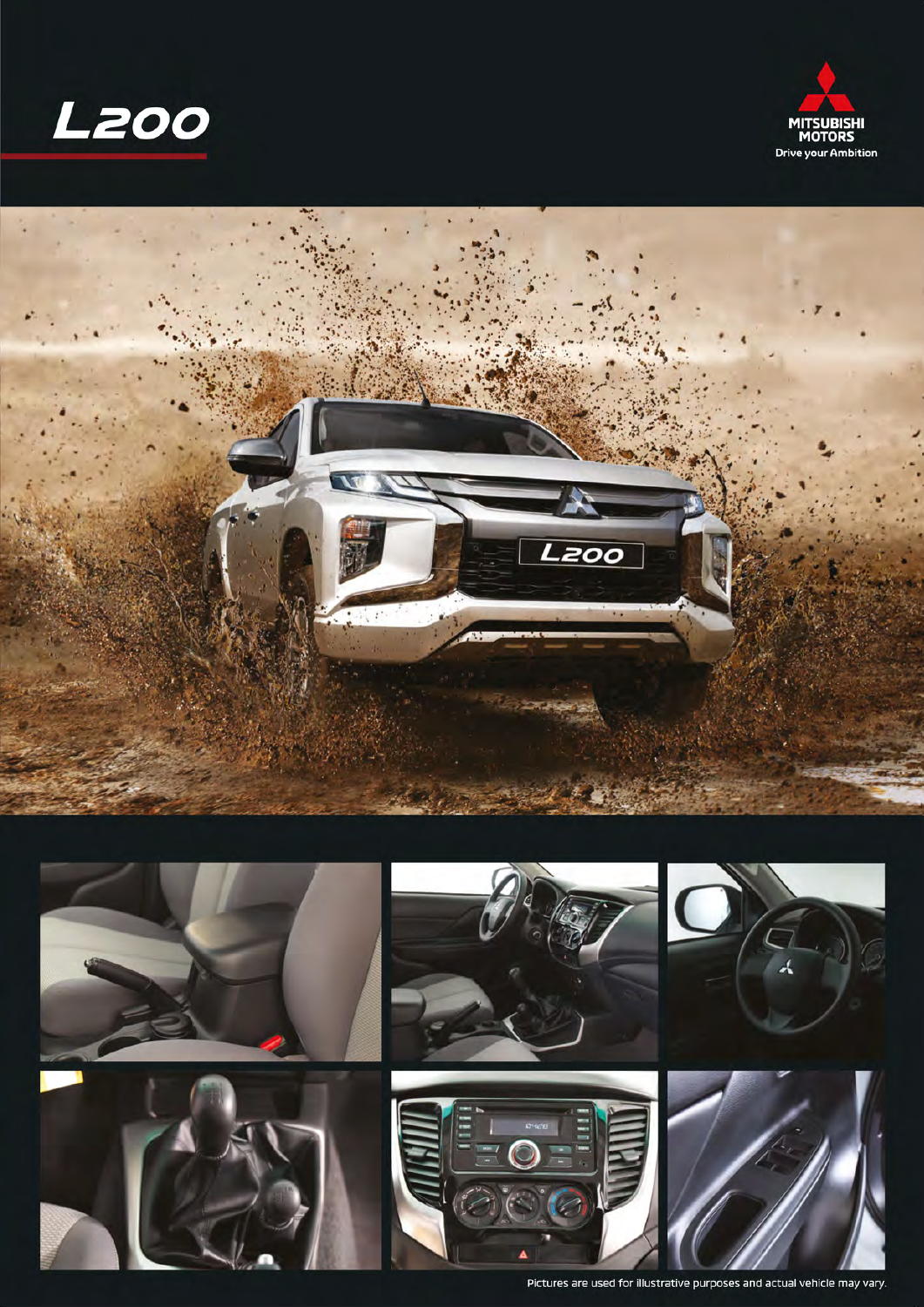## **MITSUBISHI L200** STANDARD & OPTIONAL EQUIPMENT

| <b>2WD / GL</b><br>4WD / GLX<br>Trim level / Grade<br>Drive<br>system<br>Transmission<br>5-Speed M/T<br>EURO 4<br>Emission level<br>Seating capacity<br>$\overline{\mathbf{3}}$<br>5<br>Person<br>6<br>Max. output (EEC net)<br>(PS) rpm<br>128 PS<br>128 PS<br>128 PS<br>Max. torque (EEC net)<br>(kgm) rpm<br>19.8 KG-M<br>19.8 KG-M<br>19.8 KG-M<br>75<br>75<br>75<br>Lit<br>Fuel tank capacity<br>Petrol - 2.4L<br>Petrol - 2.4L<br>Petrol - 2.4L<br>Engine<br>KJ4TENJMLW (F12)<br>KJ4TJNJMLW (F18)<br>KL4TJNUMLW (F54)<br>Model code<br>Basic<br>Basic<br>Chrome<br>Package option<br>package<br>package<br>package<br>Heavy duty suspension<br>Drive<br>٠<br>п<br>×.<br>Power steering<br>Train/<br>Ē<br>▪<br>п<br>Power window (Driver's window: Auto down)<br>Chassis<br>▬<br>Outer door mirror manual control<br>п<br>п<br>▬<br>Center door lock<br>Airbag (Driver & Passenger)<br>٠<br>▬<br>▬<br>Keyless entry system x 2 (with protector)<br>Child proof lock<br>Front stabilizer<br>Brakes: ABS with EBD<br>п<br>п<br>Brake Assist system (hydraulic) Active Stability and<br>п<br>п<br>п<br>Traction Control (ASTC)<br>LSPV (Load Sensing Proportioning Valve)<br>п<br>Front mud guard<br>Exterior<br>Rear mud guard<br>▬<br>п<br>Radiator grill - Chrome<br>Chrome outer door handle<br>Halogen headlamp<br>Rear fog Lamp<br>▬<br>п<br>п<br>Side turn lamp on fender clear lens<br>п<br>Rear gate handle - Chrome<br>Rear body guard frame<br>٠<br>Side stripe<br>п<br>п<br>Front variable intermittent windshield wipers with washers<br>٠<br>٠<br>Е<br>Rear bumper new deisgn<br>٠<br>Outer hook (Bar type)<br>Windshield & side defroster<br>п<br>Alloy wheels<br>Wheels<br>Steel wheels<br>٠ | MODEL | <b>BODY TYPE</b> |  | <b>SINGLE CAB</b><br><b>DOUBLE CAB</b> |  |  |
|----------------------------------------------------------------------------------------------------------------------------------------------------------------------------------------------------------------------------------------------------------------------------------------------------------------------------------------------------------------------------------------------------------------------------------------------------------------------------------------------------------------------------------------------------------------------------------------------------------------------------------------------------------------------------------------------------------------------------------------------------------------------------------------------------------------------------------------------------------------------------------------------------------------------------------------------------------------------------------------------------------------------------------------------------------------------------------------------------------------------------------------------------------------------------------------------------------------------------------------------------------------------------------------------------------------------------------------------------------------------------------------------------------------------------------------------------------------------------------------------------------------------------------------------------------------------------------------------------------------------------------------------------------------------------------------------------------------|-------|------------------|--|----------------------------------------|--|--|
|                                                                                                                                                                                                                                                                                                                                                                                                                                                                                                                                                                                                                                                                                                                                                                                                                                                                                                                                                                                                                                                                                                                                                                                                                                                                                                                                                                                                                                                                                                                                                                                                                                                                                                                |       |                  |  |                                        |  |  |
|                                                                                                                                                                                                                                                                                                                                                                                                                                                                                                                                                                                                                                                                                                                                                                                                                                                                                                                                                                                                                                                                                                                                                                                                                                                                                                                                                                                                                                                                                                                                                                                                                                                                                                                |       |                  |  |                                        |  |  |
|                                                                                                                                                                                                                                                                                                                                                                                                                                                                                                                                                                                                                                                                                                                                                                                                                                                                                                                                                                                                                                                                                                                                                                                                                                                                                                                                                                                                                                                                                                                                                                                                                                                                                                                |       |                  |  |                                        |  |  |
|                                                                                                                                                                                                                                                                                                                                                                                                                                                                                                                                                                                                                                                                                                                                                                                                                                                                                                                                                                                                                                                                                                                                                                                                                                                                                                                                                                                                                                                                                                                                                                                                                                                                                                                |       |                  |  |                                        |  |  |
|                                                                                                                                                                                                                                                                                                                                                                                                                                                                                                                                                                                                                                                                                                                                                                                                                                                                                                                                                                                                                                                                                                                                                                                                                                                                                                                                                                                                                                                                                                                                                                                                                                                                                                                |       |                  |  |                                        |  |  |
|                                                                                                                                                                                                                                                                                                                                                                                                                                                                                                                                                                                                                                                                                                                                                                                                                                                                                                                                                                                                                                                                                                                                                                                                                                                                                                                                                                                                                                                                                                                                                                                                                                                                                                                |       |                  |  |                                        |  |  |
|                                                                                                                                                                                                                                                                                                                                                                                                                                                                                                                                                                                                                                                                                                                                                                                                                                                                                                                                                                                                                                                                                                                                                                                                                                                                                                                                                                                                                                                                                                                                                                                                                                                                                                                |       |                  |  |                                        |  |  |
|                                                                                                                                                                                                                                                                                                                                                                                                                                                                                                                                                                                                                                                                                                                                                                                                                                                                                                                                                                                                                                                                                                                                                                                                                                                                                                                                                                                                                                                                                                                                                                                                                                                                                                                |       |                  |  |                                        |  |  |
|                                                                                                                                                                                                                                                                                                                                                                                                                                                                                                                                                                                                                                                                                                                                                                                                                                                                                                                                                                                                                                                                                                                                                                                                                                                                                                                                                                                                                                                                                                                                                                                                                                                                                                                |       |                  |  |                                        |  |  |
|                                                                                                                                                                                                                                                                                                                                                                                                                                                                                                                                                                                                                                                                                                                                                                                                                                                                                                                                                                                                                                                                                                                                                                                                                                                                                                                                                                                                                                                                                                                                                                                                                                                                                                                |       |                  |  |                                        |  |  |
|                                                                                                                                                                                                                                                                                                                                                                                                                                                                                                                                                                                                                                                                                                                                                                                                                                                                                                                                                                                                                                                                                                                                                                                                                                                                                                                                                                                                                                                                                                                                                                                                                                                                                                                |       |                  |  |                                        |  |  |
|                                                                                                                                                                                                                                                                                                                                                                                                                                                                                                                                                                                                                                                                                                                                                                                                                                                                                                                                                                                                                                                                                                                                                                                                                                                                                                                                                                                                                                                                                                                                                                                                                                                                                                                |       |                  |  |                                        |  |  |
|                                                                                                                                                                                                                                                                                                                                                                                                                                                                                                                                                                                                                                                                                                                                                                                                                                                                                                                                                                                                                                                                                                                                                                                                                                                                                                                                                                                                                                                                                                                                                                                                                                                                                                                |       |                  |  |                                        |  |  |
|                                                                                                                                                                                                                                                                                                                                                                                                                                                                                                                                                                                                                                                                                                                                                                                                                                                                                                                                                                                                                                                                                                                                                                                                                                                                                                                                                                                                                                                                                                                                                                                                                                                                                                                |       |                  |  |                                        |  |  |
|                                                                                                                                                                                                                                                                                                                                                                                                                                                                                                                                                                                                                                                                                                                                                                                                                                                                                                                                                                                                                                                                                                                                                                                                                                                                                                                                                                                                                                                                                                                                                                                                                                                                                                                |       |                  |  |                                        |  |  |
|                                                                                                                                                                                                                                                                                                                                                                                                                                                                                                                                                                                                                                                                                                                                                                                                                                                                                                                                                                                                                                                                                                                                                                                                                                                                                                                                                                                                                                                                                                                                                                                                                                                                                                                |       |                  |  |                                        |  |  |
|                                                                                                                                                                                                                                                                                                                                                                                                                                                                                                                                                                                                                                                                                                                                                                                                                                                                                                                                                                                                                                                                                                                                                                                                                                                                                                                                                                                                                                                                                                                                                                                                                                                                                                                |       |                  |  |                                        |  |  |
|                                                                                                                                                                                                                                                                                                                                                                                                                                                                                                                                                                                                                                                                                                                                                                                                                                                                                                                                                                                                                                                                                                                                                                                                                                                                                                                                                                                                                                                                                                                                                                                                                                                                                                                |       |                  |  |                                        |  |  |
|                                                                                                                                                                                                                                                                                                                                                                                                                                                                                                                                                                                                                                                                                                                                                                                                                                                                                                                                                                                                                                                                                                                                                                                                                                                                                                                                                                                                                                                                                                                                                                                                                                                                                                                |       |                  |  |                                        |  |  |
|                                                                                                                                                                                                                                                                                                                                                                                                                                                                                                                                                                                                                                                                                                                                                                                                                                                                                                                                                                                                                                                                                                                                                                                                                                                                                                                                                                                                                                                                                                                                                                                                                                                                                                                |       |                  |  |                                        |  |  |
|                                                                                                                                                                                                                                                                                                                                                                                                                                                                                                                                                                                                                                                                                                                                                                                                                                                                                                                                                                                                                                                                                                                                                                                                                                                                                                                                                                                                                                                                                                                                                                                                                                                                                                                |       |                  |  |                                        |  |  |
|                                                                                                                                                                                                                                                                                                                                                                                                                                                                                                                                                                                                                                                                                                                                                                                                                                                                                                                                                                                                                                                                                                                                                                                                                                                                                                                                                                                                                                                                                                                                                                                                                                                                                                                |       |                  |  |                                        |  |  |
|                                                                                                                                                                                                                                                                                                                                                                                                                                                                                                                                                                                                                                                                                                                                                                                                                                                                                                                                                                                                                                                                                                                                                                                                                                                                                                                                                                                                                                                                                                                                                                                                                                                                                                                |       |                  |  |                                        |  |  |
|                                                                                                                                                                                                                                                                                                                                                                                                                                                                                                                                                                                                                                                                                                                                                                                                                                                                                                                                                                                                                                                                                                                                                                                                                                                                                                                                                                                                                                                                                                                                                                                                                                                                                                                |       |                  |  |                                        |  |  |
|                                                                                                                                                                                                                                                                                                                                                                                                                                                                                                                                                                                                                                                                                                                                                                                                                                                                                                                                                                                                                                                                                                                                                                                                                                                                                                                                                                                                                                                                                                                                                                                                                                                                                                                |       |                  |  |                                        |  |  |
|                                                                                                                                                                                                                                                                                                                                                                                                                                                                                                                                                                                                                                                                                                                                                                                                                                                                                                                                                                                                                                                                                                                                                                                                                                                                                                                                                                                                                                                                                                                                                                                                                                                                                                                |       |                  |  |                                        |  |  |
|                                                                                                                                                                                                                                                                                                                                                                                                                                                                                                                                                                                                                                                                                                                                                                                                                                                                                                                                                                                                                                                                                                                                                                                                                                                                                                                                                                                                                                                                                                                                                                                                                                                                                                                |       |                  |  |                                        |  |  |
|                                                                                                                                                                                                                                                                                                                                                                                                                                                                                                                                                                                                                                                                                                                                                                                                                                                                                                                                                                                                                                                                                                                                                                                                                                                                                                                                                                                                                                                                                                                                                                                                                                                                                                                |       |                  |  |                                        |  |  |
|                                                                                                                                                                                                                                                                                                                                                                                                                                                                                                                                                                                                                                                                                                                                                                                                                                                                                                                                                                                                                                                                                                                                                                                                                                                                                                                                                                                                                                                                                                                                                                                                                                                                                                                |       |                  |  |                                        |  |  |
|                                                                                                                                                                                                                                                                                                                                                                                                                                                                                                                                                                                                                                                                                                                                                                                                                                                                                                                                                                                                                                                                                                                                                                                                                                                                                                                                                                                                                                                                                                                                                                                                                                                                                                                |       |                  |  |                                        |  |  |
|                                                                                                                                                                                                                                                                                                                                                                                                                                                                                                                                                                                                                                                                                                                                                                                                                                                                                                                                                                                                                                                                                                                                                                                                                                                                                                                                                                                                                                                                                                                                                                                                                                                                                                                |       |                  |  |                                        |  |  |
|                                                                                                                                                                                                                                                                                                                                                                                                                                                                                                                                                                                                                                                                                                                                                                                                                                                                                                                                                                                                                                                                                                                                                                                                                                                                                                                                                                                                                                                                                                                                                                                                                                                                                                                |       |                  |  |                                        |  |  |
|                                                                                                                                                                                                                                                                                                                                                                                                                                                                                                                                                                                                                                                                                                                                                                                                                                                                                                                                                                                                                                                                                                                                                                                                                                                                                                                                                                                                                                                                                                                                                                                                                                                                                                                |       |                  |  |                                        |  |  |
|                                                                                                                                                                                                                                                                                                                                                                                                                                                                                                                                                                                                                                                                                                                                                                                                                                                                                                                                                                                                                                                                                                                                                                                                                                                                                                                                                                                                                                                                                                                                                                                                                                                                                                                |       |                  |  |                                        |  |  |
|                                                                                                                                                                                                                                                                                                                                                                                                                                                                                                                                                                                                                                                                                                                                                                                                                                                                                                                                                                                                                                                                                                                                                                                                                                                                                                                                                                                                                                                                                                                                                                                                                                                                                                                |       |                  |  |                                        |  |  |
|                                                                                                                                                                                                                                                                                                                                                                                                                                                                                                                                                                                                                                                                                                                                                                                                                                                                                                                                                                                                                                                                                                                                                                                                                                                                                                                                                                                                                                                                                                                                                                                                                                                                                                                |       |                  |  |                                        |  |  |
|                                                                                                                                                                                                                                                                                                                                                                                                                                                                                                                                                                                                                                                                                                                                                                                                                                                                                                                                                                                                                                                                                                                                                                                                                                                                                                                                                                                                                                                                                                                                                                                                                                                                                                                |       |                  |  |                                        |  |  |
|                                                                                                                                                                                                                                                                                                                                                                                                                                                                                                                                                                                                                                                                                                                                                                                                                                                                                                                                                                                                                                                                                                                                                                                                                                                                                                                                                                                                                                                                                                                                                                                                                                                                                                                |       |                  |  |                                        |  |  |

## **Room to spare**

Great styling combined with tough reliability. The solidly reinforced and spacious cargo bed offers all the storage space you need.

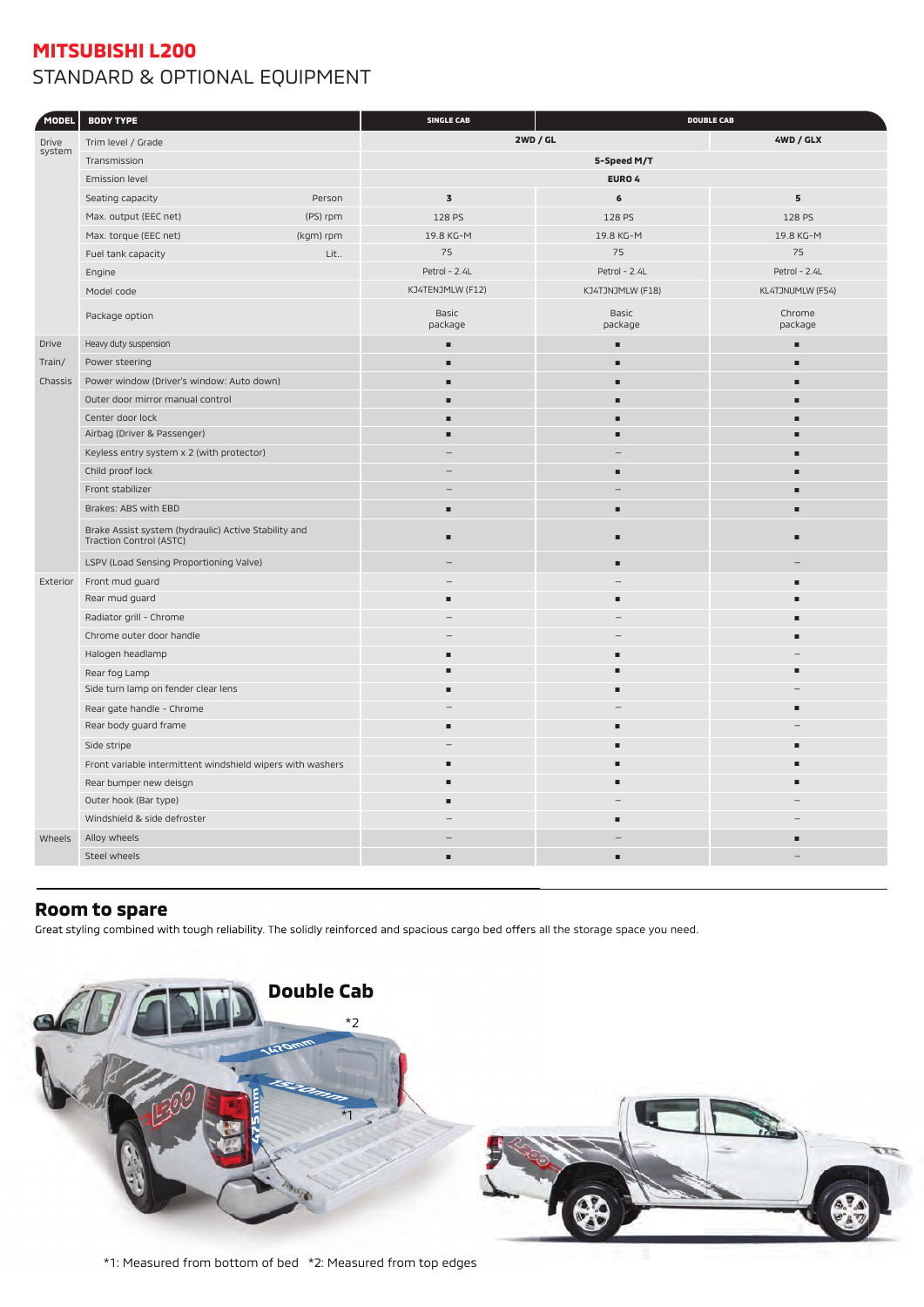## **MITSUBISHI L200** STANDARD & OPTIONAL EQUIPMENT

| <b>MODEL</b>           | <b>BODY TYPE</b>                                                            |          | <b>SINGLE CAB</b>       | <b>DOUBLE CAB</b>       |                   |
|------------------------|-----------------------------------------------------------------------------|----------|-------------------------|-------------------------|-------------------|
| <b>Drive</b><br>system | Trim level / Grade                                                          |          | <b>2WD / GL</b>         |                         | 4WD / GLX         |
|                        | Transmission                                                                |          |                         | 5-Speed M/T             |                   |
|                        | Emission level                                                              |          |                         | EURO 4                  |                   |
|                        | Seating capacity                                                            | Person   | $\mathbf 3$             | 6                       | 5                 |
|                        | Max. output (EEC net)                                                       | (PS)rpm  | 128 PS                  | 128 PS                  | 128 PS            |
|                        | Max. torque (EEC net)                                                       | (kgm)rpm | 19.8 KG-M               | 19.8 KG-M               | 19.8 KG-M         |
|                        | Fuel tank capacity                                                          | Litre    | 75                      | 75                      | 75                |
|                        | Engine                                                                      |          | Petrol - 2.4L           | Petrol - 2.4L           | Petrol - 2.4L     |
|                        | Model code                                                                  |          | KJ4TENJMLW (F12)        | KJ4TJNJMLW (F18)        | KL4TJNUMLW (F54)  |
|                        | Package option                                                              |          | <b>Basic</b><br>package | <b>Basic</b><br>package | Chrome<br>package |
| <b>Interiors</b>       | 3-spoke urethane steering with airbag                                       |          | п                       | п                       | г                 |
|                        | Factory fitted wide 2-DIN AM / FM CD player 4-speaker                       |          |                         |                         |                   |
|                        | 2-speakers                                                                  |          | п                       | п                       |                   |
|                        | USB port                                                                    |          |                         |                         | г                 |
|                        | Clock<br>Digital quartz                                                     |          | п                       | п                       |                   |
|                        | Seat<br>Manual sliding and reclining and<br>height adjuster (Driver side)   |          |                         |                         |                   |
|                        | Front 3-point ELR with pretensioner &<br>force limiter (Driver & Passenger) |          |                         |                         | г                 |
|                        | Ashtray on instrument panel                                                 |          | п                       | п                       |                   |
|                        | Tire pressure monitoring system                                             |          | п                       | ■                       | г                 |
|                        | Inner door handle - Chrome                                                  |          |                         |                         |                   |
|                        | Fabric seat                                                                 |          | п                       | п                       | г                 |
|                        | Front separate type sports seats                                            |          |                         |                         |                   |
|                        | Front and Rear seat headrests                                               |          |                         |                         |                   |
|                        | Front seat head restraint x 2                                               |          | п                       | ■                       |                   |
|                        | Cigar lighter and ashtray                                                   |          |                         |                         |                   |
|                        | Cigar lighter                                                               |          | п                       | п                       |                   |
|                        | Manual A/C for extra hot zone                                               |          |                         |                         |                   |
|                        | Air filter                                                                  |          |                         | ▬                       |                   |
|                        | Heater                                                                      |          |                         |                         |                   |
|                        | Full tool set & jack set                                                    |          |                         |                         |                   |
|                        | Simple tool set (wheel nut wrench) & jack set                               |          |                         |                         |                   |

■ Standard - Not available<br>Note: Some of the equipment may vary in appearance or availability. Please check with your nearest Al Habtoor Motors, Mitsubishi Showroom.





**Rear body guard Cargo bed inner hook x 6 Side hooks** 





**Chrome outer door handles**





**Radiator grill - Chrome** NEW **Rear combination lamps** NEW **Alloy Wheels Rear bumper** NEW